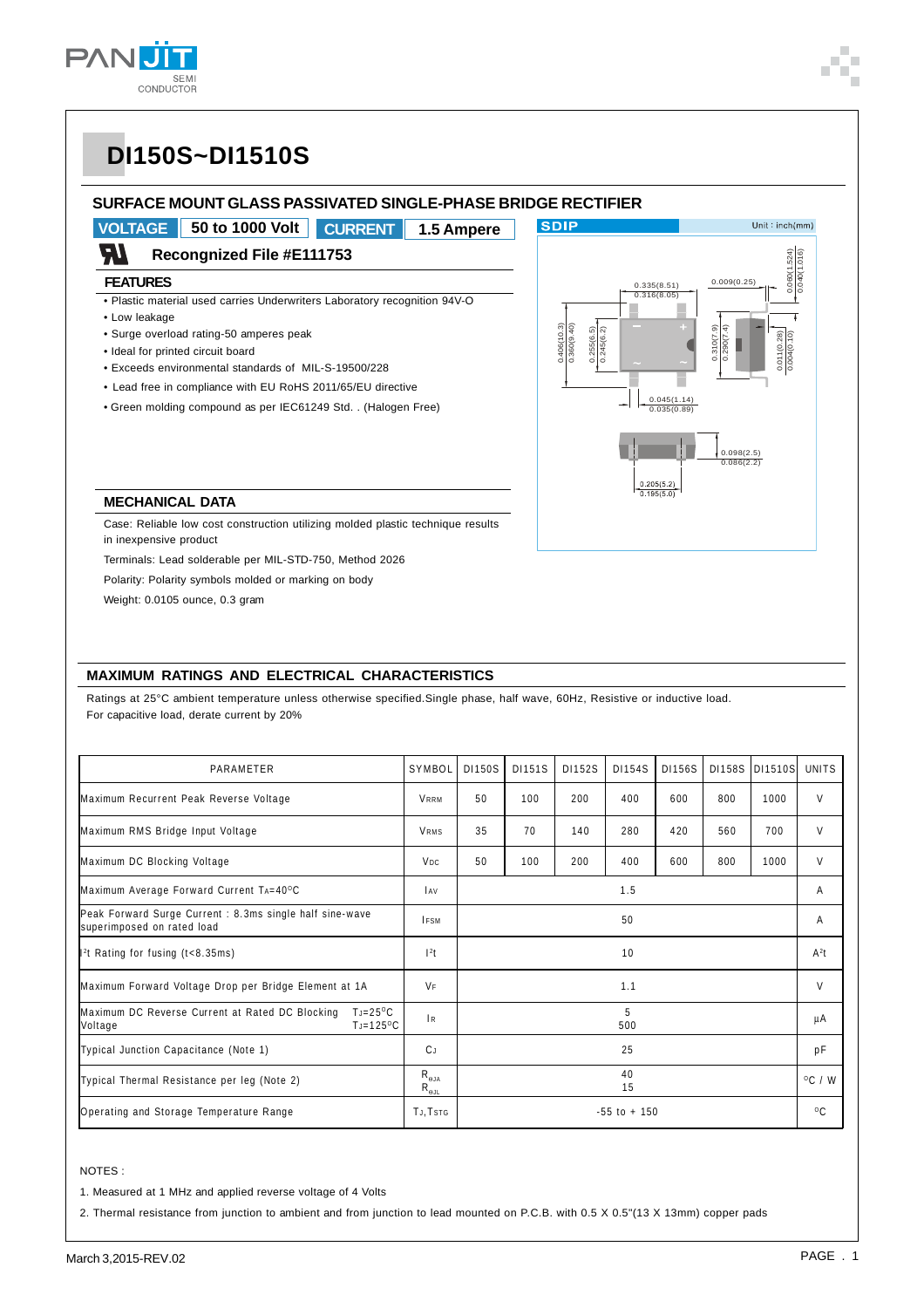

### **RATING AND CHARACTERISTIC CURVES**

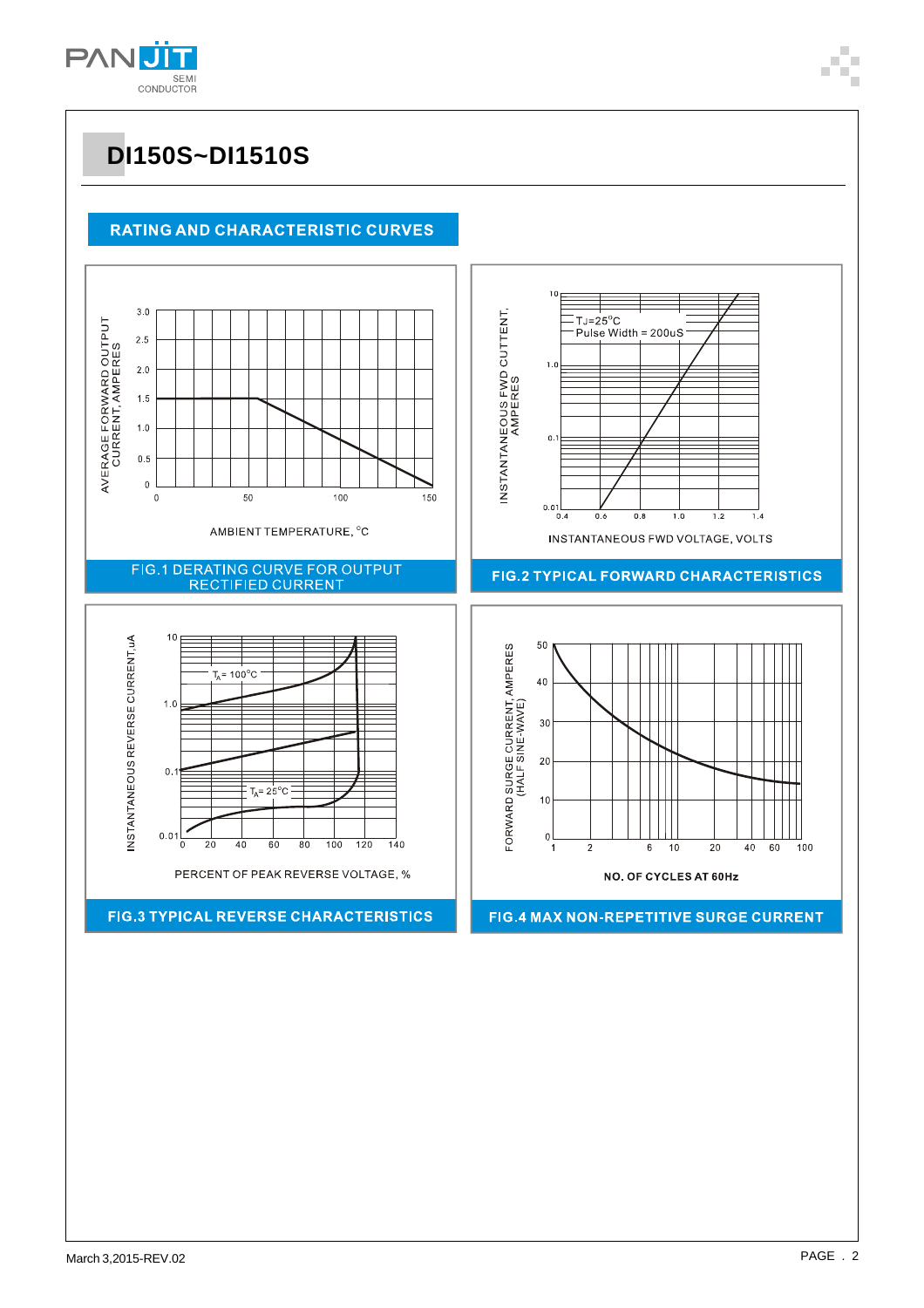

### **MOUNTING PAD LAYOUT**



### **ORDER INFORMATION**

• Packing information

T/R - 1.5K per 13" plastic Reel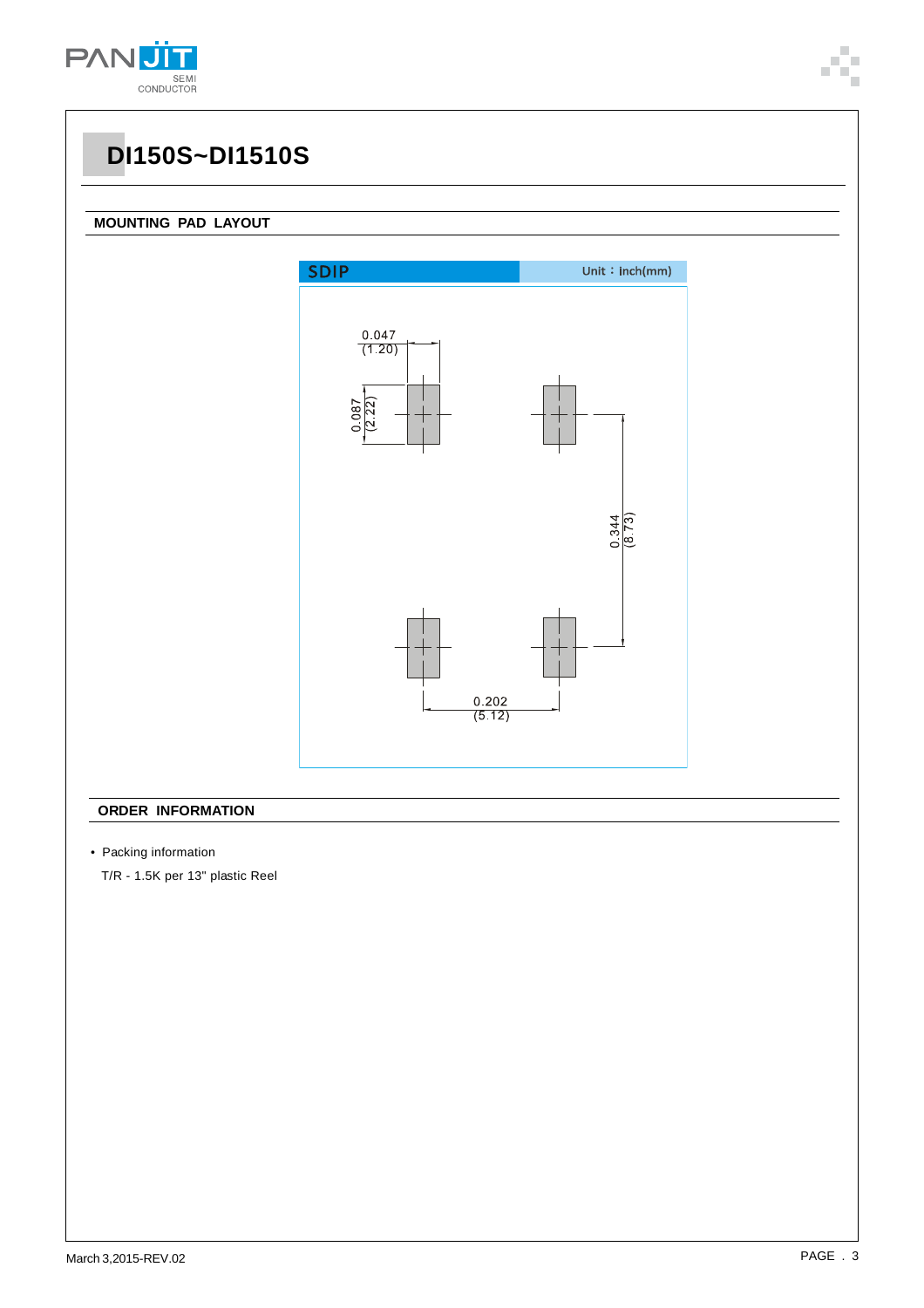

### **Part No\_packing code\_Version**

DI150S\_R2\_00001 DI150S\_T0\_00001

### **For example :**

**RB500V-40\_R2\_00001**

**Part No.**

—<br>—● Serial number

**Version code means HF**

- **Packing size code means 13"**
- **Packing type means T/R** Ā

| <b>Packing Code XX</b>                         |                      |                                            |                | <b>Version Code XXXXX</b>                            |          |                                       |  |  |
|------------------------------------------------|----------------------|--------------------------------------------|----------------|------------------------------------------------------|----------|---------------------------------------|--|--|
| <b>Packing type</b>                            | 1 <sup>st</sup> Code | <b>Packing size code</b>                   |                | 2 <sup>nd</sup> Code HF or RoHS 1 <sup>st</sup> Code |          | 2 <sup>nd</sup> ~5 <sup>th</sup> Code |  |  |
| <b>Tape and Ammunition Box</b><br>(T/B)        | A                    | N/A                                        | $\bf{0}$       | HF.                                                  | $\bf{0}$ | serial number                         |  |  |
| <b>Tape and Reel</b><br>(T/R)                  | R                    | 7"                                         |                | <b>RoHS</b>                                          | 1        | serial number                         |  |  |
| <b>Bulk Packing</b><br>(B/P)                   | В                    | 13"                                        | $\overline{2}$ |                                                      |          |                                       |  |  |
| <b>Tube Packing</b><br>(T/P)                   |                      | 26 <sub>mm</sub>                           | X              |                                                      |          |                                       |  |  |
| <b>Tape and Reel (Right Oriented)</b><br>(TRR) | Ś                    | 52 <sub>mm</sub>                           | γ              |                                                      |          |                                       |  |  |
| <b>Tape and Reel (Left Oriented)</b><br>(TRL)  |                      | <b>PANASERT T/B CATHODE UP</b><br>(PBCU)   | U              |                                                      |          |                                       |  |  |
| <b>FORMING</b>                                 | F                    | <b>PANASERT T/B CATHODE DOWN</b><br>(PBCD) | D              |                                                      |          |                                       |  |  |